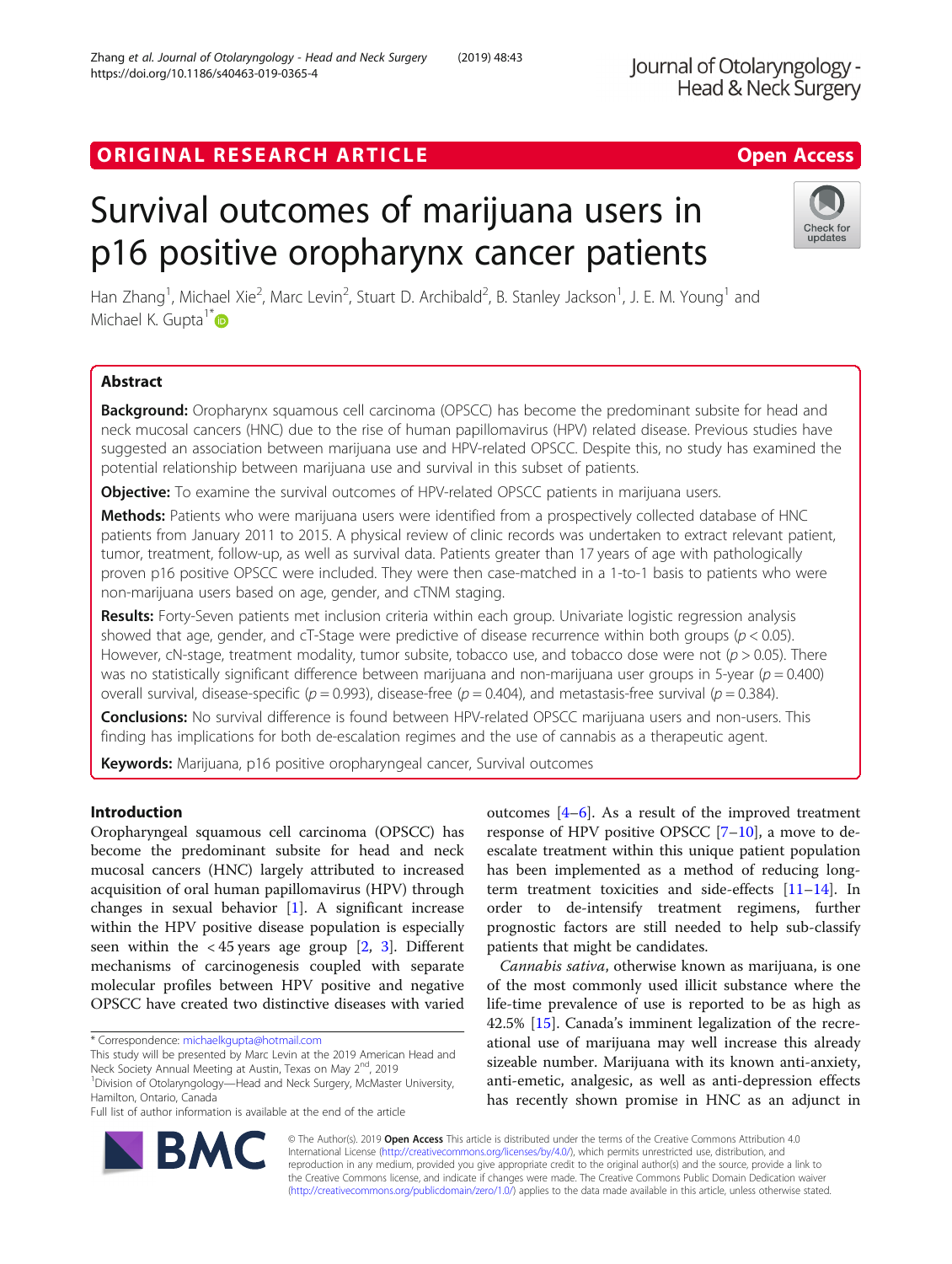treating psychosocial as well as quality of life issues [\[16](#page-5-0)]. However due to studies that have hypothesized the link between marijuana and HPV positive OPSCC, the use of marijuana as a treatment to improve general well-being amongst HNC has been thought of with hesitation. A pooled analysis from the INHANCE Consortium as well as a case-controlled study did indeed show a strong association between HPV-positive OPSCC and marijuana use recently [\[7](#page-5-0), [17\]](#page-5-0). However, the association between marijuana and OPSCC remains uncertain. It is unclear whether marijuana use is primarily oncogenic on its own or if marijuana use is associated with secondary factors, such as increased sexual promiscuity, which increase the risk of OPSCC. .

Given the need to consider de-escalation regimens for OPSCC and the unclear link between marijuana and OPSCC, we sought to study the effects of marijuana use on survival outcomes of HPV-positive OPSCC patients.

#### Methods

The study was fully approved by the Hamilton Integrated Research Ethics Board.

# Patients and data collection

Patients were enrolled consecutively and prospectively at the time of their HNC diagnosis into a database. All patients were treated at a single tertiary care cancer center and were enrolled from January 2011 to January 2015. Patient demographics, comorbidities, smoking status (never vs ever), and lifetime tobacco exposure  $(\leq 10$ vs > 10 pack years), marijuana use, tumor characteristics, and treatment regimens were all collected prospectively as part of the database. A physical review of outpatient, inpatient, and cancer clinic records was undertaken to confirm data accuracy and extract relevant patient, tumor, treatment, follow-up, as well as survival data. Age adjusted Charlson Comorbidity Index (CCI) scores were calculated using relevant comorbidities [\[18](#page-5-0)]. Follow-up data up to June 2018 was collected within the chart review.

Patients who were current marijuana users were self-identified from the database and were confirmed to be  $\geq$  17 years of age, have pathologically diagnosed p16 positive oropharynx squamous cell carcinoma treated with curative intent. These patients were then case-matched to patients who were non-marijuana users from the database in a 1-to-1 scheme based on age, gender, and clinical TNM-Staging. All patients who were included within the non-marijuana user group met the same inclusion criteria as those within the marijuana user group. Marijuana use was defined as current loose-leaf usage on an at least weekly basis. All patients within the marijuana user group were using marijuana at the time of the data collection.

### **Outcomes**

The primary outcome measure was set as overall survival. This was calculated as the time from the first date of treatment to the date of death or date the patient was last known alive according to electronic medical records and/or clinic follow-up records. Secondary outcomes included disease recurrence, disease-specific, and disease-free survival. Disease recurrence was defined as frequency of first detected recurrence of OPSCC (local, regional or distant. Disease-specific survival was defined as the time from the first day of treatment to death as a result of the primary cancer. Disease-free survival was calculated from the first day of treatment to the date of disease recurrence anywhere in the body. Metastasis-free survival was defined as the time from the first day of treatment to the date of distant metastasis detection.

### **Staging**

Staging of the tumours was clinical and according to the seventh edition of the American Joint Committee on Cancer (AJCC) TNM staging manual (2009).

#### **Treatment**

All patients had their treatments reviewed and decided by a multi-disciplinary HNC treatment team. Depending on the patient and tumor characteristics, treatment was either prescribed as primary radiotherapy, or primary chemoradiotherapy (CRT), or primary surgery. Surgery for all patients within the study was done via a transoral robotic approach (TORS). Patients who were staged cT1–2, N0-2a were deemed candidates for TORS. Adjuvant radiotherapy was prescribed for patients with close margins and or greater than N2a disease and or extranodal extension on final pathology.

#### Follow-up

All patients were followed at tertiary cancer treatment center at regular intervals following treatment. Dates of follow-up up to June 2018 were recorded. Patients who were suspected of disease recurrence were investigated by biopsy and full metastatic work-up.

#### Statistical analysis

Baseline characteristics were compared using standard modes of comparison between multiple groups. Continuous data was analyzed using ANOVA, with Bonferoni correction. Categorical data was compared using the chi-squared test. Overall, disease-specific, disease-free and metastases-free survival analyses were performed using Kaplan-Meier analyses to determine year-specific estimated actuarial survival rates. The logrank test was employed to determine the presence of significant differences ( $p < 0.05$ ) between different treatment groups. Univariate analysis was done to assess for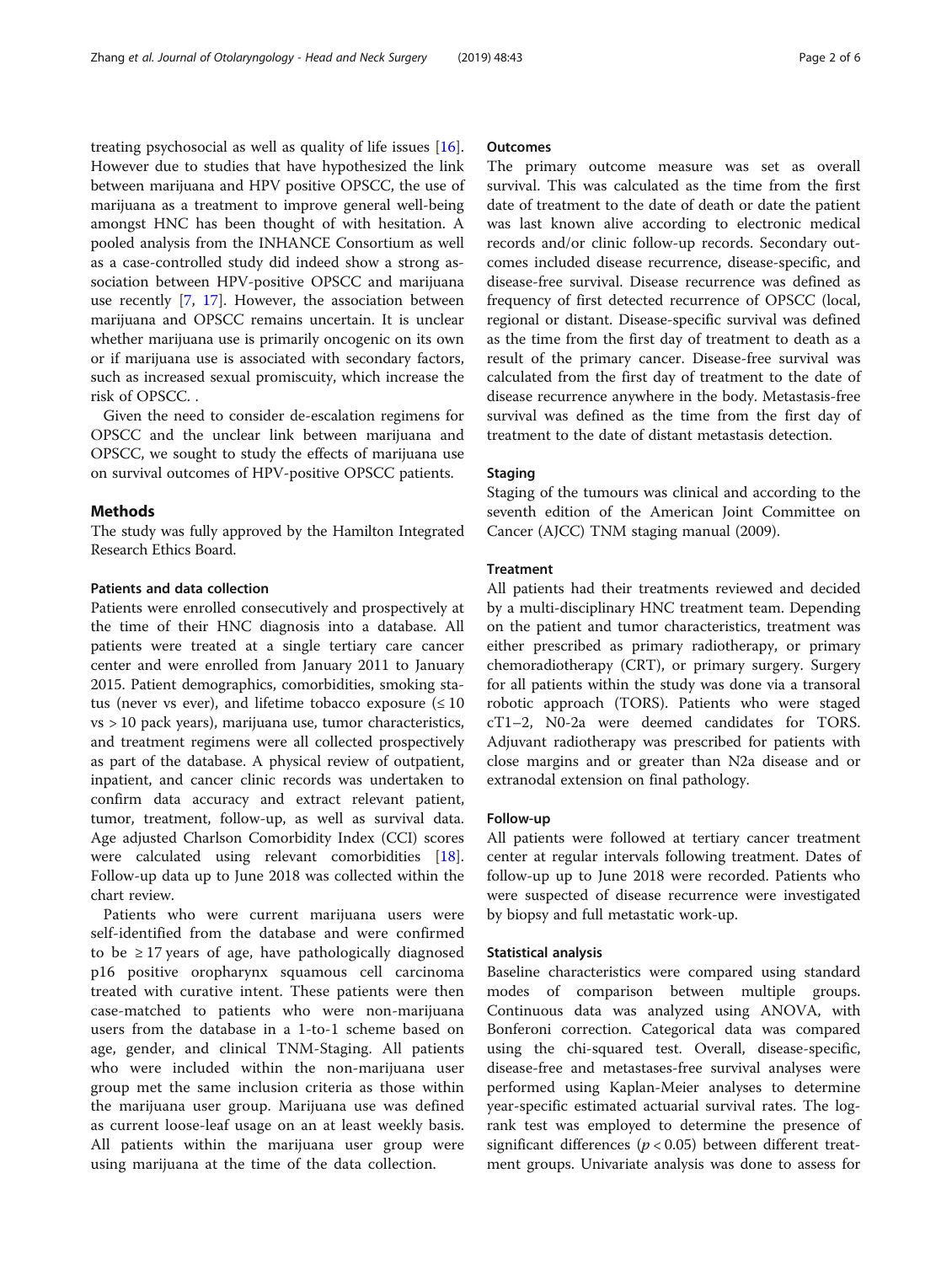predictors of disease recurrence. Patients were grouped by marijuana use. Analyses were performed with SPSS Statistics 19.0 (SPSS Inc., Chicago, IL).

# Results

# Patient characteristics

Patient characteristics are shown in Table 1. Forty-Seven patients were identified as marijuana users who met inclusion criteria. These patients were then case matched to 47 non-marijuana users in a 1-to-1 fashion. The mean age for the marijuana user group was 60.6 years (range: 40.3–85.9 years) while the mean age for the nonmarijuana user group was 60.4 years (range: 40.8–84.8 years). Both groups had predominantly male populations. There was no statistically significant difference in mean age ( $p = 0.718$ ) and gender ( $p = 1.000$ ) between the two groups. The mean Karnofsky score was found to be 92.3 for the marijuana and 91.7 for the non-marijuana group ( $p = 0.967$ ) and the mean CCI-score was found to be 1.1 for the marijuana and 1.2 for the non-marijuana group ( $p = 0.974$ ). There was also no statistically significant difference in tobacco use between marijuana users and non-users ( $p = 0.914$ ), however marijuana users who also used tobacco were more likely to have  $\leq 20$  pack year history of use as compared to non-marijuana users  $(74.3 \text{ vs } 63.9, p = 0.041).$ 

Table 2 shows tumor characteristics. Tonsil was the most common subsite  $(n = 37, 78.7\%)$ . Most patients presented with T2 disease within both the marijuana user ( $n = 20, 42.6\%$ ) and non-user ( $n = 22, 46.8\%$ ) groups. Most patients also presented with N2a nodal burden

Table 1 Patient demographics

| Variable                                    | Non-Marijuana<br>user | Marijuana<br>user | $p$ -Value |
|---------------------------------------------|-----------------------|-------------------|------------|
| N                                           | 47                    | 47                |            |
| Age                                         |                       |                   | 0.718      |
| Mean, yrs                                   | 60.4                  | 60.6              |            |
| Range, yrs                                  | 40.8-84.8             | $40.3 - 85.9$     |            |
| Gender, no. (%)                             |                       |                   | 1.000      |
| Female                                      | 9(19.1)               | 9(19.1)           |            |
| Male                                        | 38 (80.9)             | 38 (80.9)         |            |
| Tobacco Use                                 |                       |                   | 0.914      |
| Never                                       | 36 (76.6)             | 35 (74.5)         |            |
| Fver                                        | 11(23.4)              | 12 (25.5)         |            |
| Tobacco Dose                                |                       |                   | 0.041      |
| $\leq$ 20 pack year                         | 23 (63.9)             | 26 (74.3)         |            |
| > 20 pack year                              | 13 (36.1)             | 9(25.7)           |            |
| Charlson Comorbidity<br>Index, Mean (Range) | $1.2(1.0-2.1)$        | $1.1(1.0-2.2)$    | 0.974      |
| Karnofsky Score,<br>Mean (Range)            | $91.7(70-100)$        | $92.3(65 - 100)$  | 0.967      |

| 1                 | 11(23.4)  | 11(23.4)  |       |
|-------------------|-----------|-----------|-------|
| 2                 | 20 (42.6) | 22 (46.8) |       |
| 3                 | 10(21.3)  | 10(21.3)  |       |
| $\overline{4}$    | 6(12.8)   | 4(8.5)    |       |
| cN-Stage, no. (%) |           |           | 0.835 |
| 0                 | 11(23.4)  | 11(23.4)  |       |
| 1                 | 8(17.0)   | 8(17.0)   |       |
| 2a                | 19 (40.4) | 17(36.2)  |       |
| 2b                | 5(10.6)   | 7(14.9)   |       |
| 2c                | 2(4.3)    | 2(4.3)    |       |
| 3                 | 2(4.3)    | 2(4.3)    |       |
| Primary Treatment |           |           | 0.978 |
| S                 | 5(10.6)   | 4(8.5)    |       |

Table 2 Tumor characteristics

Variable Non-Marijuana user Marijuana user p-Value Tumor Subsite, no. (%) 0.293 Tonsil 37 (78.7) 35 (74.5) Base of Tongue 9 (19.1) 10 (21.3) Other 1 (2.1) 2 (4.3) cT-Stage, no. (%) 0.388

> CRT 25 (53.2) 26 (55.3) Abbreviations: S Surgery, RT Radiotherapy, C Chemotherapy

S-RT 1 (2.1) 2 (4.3) RT 16 (34.0) 15 (31.9)

within the marijuana user ( $n = 19$ , 40.4%) and non-user  $(n = 17, 36.2%)$  groups. Both groups of patients had CRT as the primary mode of treatment ( $n = 25$  and 26, 53.2) and 55.3%). There were no statistical significant differences in tumor subsite, T and N stage, and treatment modality between the two groups ( $p > 0.05$ ).

# Disease recurrence

Of the 47 patients within the marijuana user group, recurrence occurred in 5 (10.5%) patients. The site of recurrence was local in 2 (4.2%), regional in 1 (2.1%), and distant in 2 (4.2%) patients. Patients within the nonmarijuana user group had recurrence occurring in 6 (12.3%) patients. The site of recurrence was local in 2 (4.2%), regional in 1 (2.1%), and distant in 3 (6.3%) patients. Univariate logistic regression analysis showed that age, gender, and cT-Stage were predictive of disease recurrence within both groups ( $p < 0.05$ ). However, cNstage, treatment modality, tumor subsite, tobacco use, and tobacco dose were not predictive of disease recurrence within both groups ( $p > 0.05$ ).

# Survival outcomes

The mean follow-up for all patients was 4.12 years  $(SD = 2.3 \text{ years}, \text{ Range} = 2.52 - 7.25 \text{ years}).$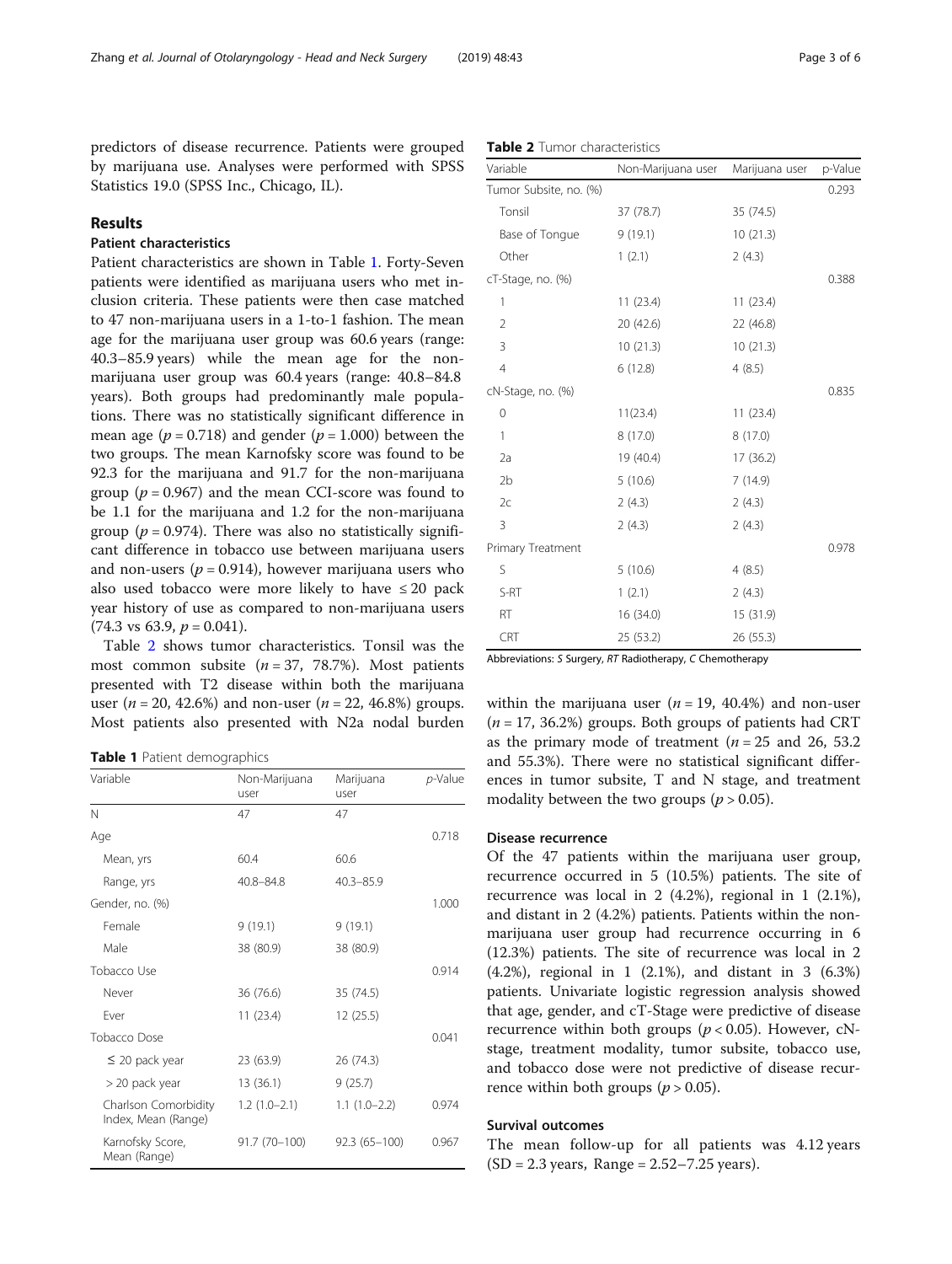A total of 5 (10.6%) patients died from the marijuana user and non-marijuana user group. Within both groups, 3 (6.4%) patient died as a result of their cancer and 2 (4.2%) from other causes. Two and five-year overall survival are shown in Fig. 1a. There was no statistically significant difference ( $p = 0.400$ ) between marijuana and non-marijuana user groups in 2-year (90 vs 80%) and 5 year (80 vs 72%) survival. Similar results were found for 5-year disease-specific (80 vs 79%,  $p = 0.993$ ), diseasefree (85 vs 80%,  $p = 0.404$ ), and metastasis-free survival (85 vs 81%,  $p = 0.384$ ) as shown in Figs. 1b, c, and d respectively.

# **Discussion**

Increased rates of marijuana use among individuals born after 1950 coupled with rising incidences of HPV related OPSCC within the past 20 years has led to theorization of an association between the two [[19,](#page-5-0) [20\]](#page-5-0). Pooled data from 9 case-control study by the INHANCE consortium showed a positive agreement of marijuana use with OPSCC  $(p = 0.009)$  [\[17](#page-5-0)]. This data agreed with previous case-controlled studies by Gillison et al., and Zhang et al. [\[7](#page-5-0), [21](#page-5-0)]. Specifically Gillison et al., showed a link between HPV positive OPSCC and marijuana user ( $p = 0.007$ ), an association that was also seen

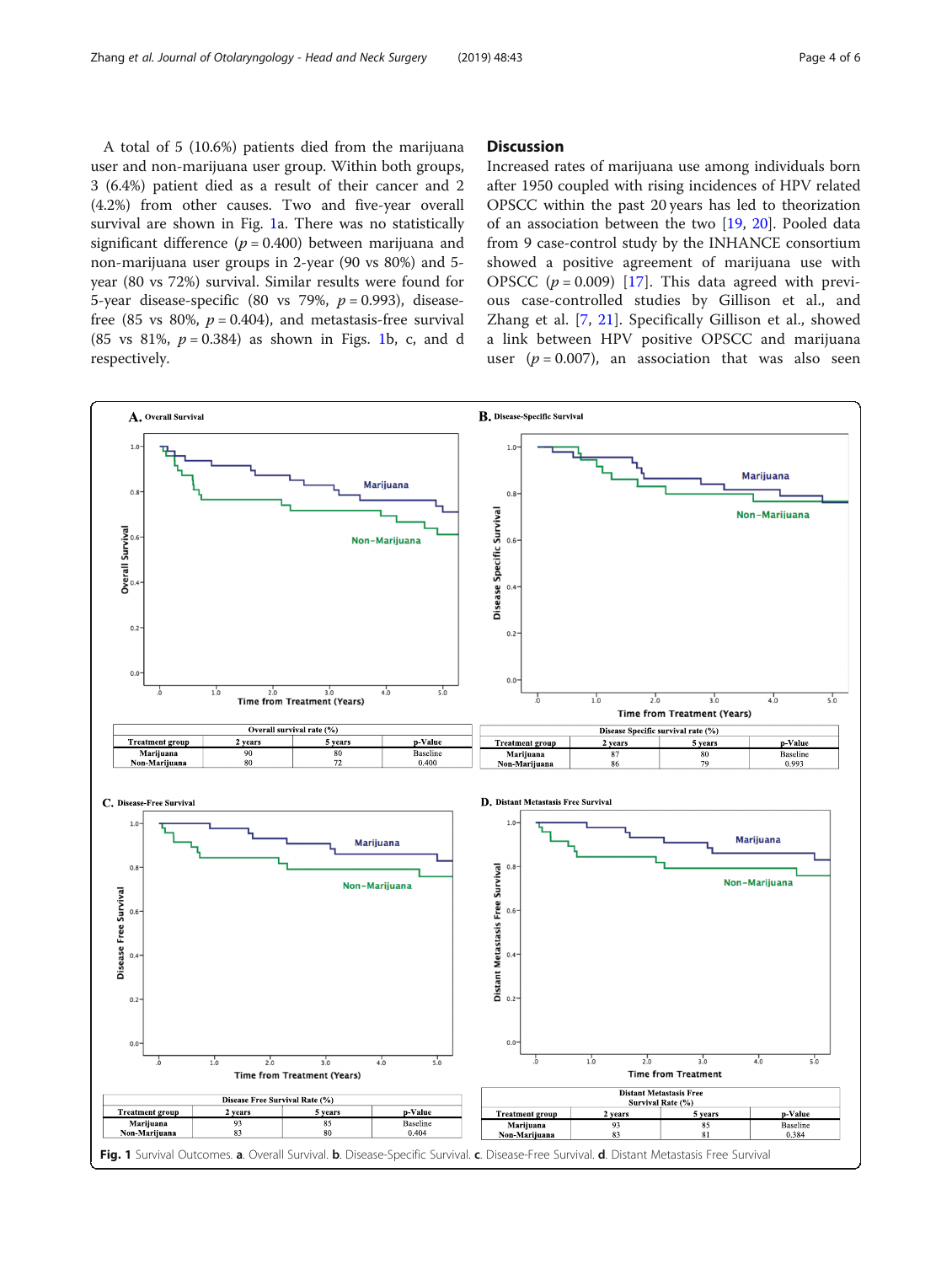within the INHANCE consortium data. Since the establishment of this positive association however, there remains a paucity of data surrounding the actual effect marijuana has on survival within this segregated patient population. We therefore sought to bridge this gap utilizing a case-matched cohort study.

Overall survival for our cohort of HPV positive OPSCC patients showed no statistically significant difference between marijuana users and non-users at 2-year (90% vs 80%) and at 5-year estimates (80% vs 72%,  $p = 0.400$ ). This finding is even more pronounced in 2- (87% vs 86%) and 5-year disease specific survival estimates (80 vs 79%,  $p = 0.993$ ). Disease-free survival  $(p = 0.404)$  and metastasis-free survival ( $p = 0.384$ ) showed similar findings at 5 years where there was no statistically significant difference between the two cohorts. The finding of similar survival outcomes between the two cohorts seems to support theories from previous studies that suggests riskier sexual activity was the ultimate cause of increase HPV-related OPSCC within the marijuana user cohort [\[7](#page-5-0), [17](#page-5-0)]. Within our cohort of patients, we were able to case match based on HPV status and OPSCC subsite as well as other factors, which coupled with the survival similarity between marijuana users and non-users suggested the lack of any survival benefit from no marijuana use.

Our observation of age, gender, and cT-Stage as predictors of disease-recurrence is consistent with other numerous findings within the literature for HPV-related OPSCC [\[10,](#page-5-0) [22\]](#page-5-0). Treatment modality within our cohort of patients consisted of a small subset of up-front TORS patients within the marijuana (12.8%) and nonmarijuana user groups (12.7%) who were found to have no statistically significant difference in predicting disease-recurrence ( $p = 0.787$ ). This is fitting within the literature where survival outcomes of TORS and primary chemotherapy and/or radiotherapy were found to have similar results [[23](#page-5-0)–[25](#page-5-0)]. Selection of TORS patients within our institution was stringent and as a result may represent a patient selection confounder. However, this finding certainly supports an increasing body of literature that shows TORS has similar oncologic outcomes with potential benefit in functional outcomes compared to patients treated with chemoradiotherapy when patients are selected appropriately [[26](#page-5-0), [27](#page-5-0)]. Most interestingly, the finding of no prognostication from cN-Stage on disease recurrence fits in within a growing body of literature that have shown high nodal number rather than cN-staging as a predictor of recurrence within the HPV-related OPSCC patient population [\[28,](#page-5-0) [29\]](#page-5-0). This finding was found within both cohorts of marijuana users and non-users, supporting again the lack of an oncologic outcome difference between the two groups.

Limitations of this study are acknowledged. The casematched design of the study precluded any ability to definitively delineate any cause and effect between marijuana and OPSCC. In addition, marijuana users were not able to be classified into amount of marijuana used, specific forms of marijuana used, or years of usage due to limitations in patient numbers and data collection. As a result, true quantification of effect owing to length and amount of marijuana use couldn't be analyzed. Despite that, owing to the case-matched design of the study as well as the largely prospective collected database, we were able to control and match for age, gender, cT-stage, as well as cN-stage. Nevertheless, it is highly unlikely that any randomized trial will address this question and further clarification of the risk of marijuana use will likely only come from larger retrospective cohorts.

The results of this study found no evidence that marijuana results in adverse outcomes within an HPVrelated OPSCC patient population. Overall, disease-specific, disease-free, as well as metastasis free survivals were not found be significantly different between marijuana users and non-users. In addition, age, gender, and cT-stage but not cN-Stage or treatment modality were predictive of disease recurrence within both patient cohorts.

This study also suggests that future use of marijuana as an anxiolytic and analgesic within the HNC population may be safe, without significant concern for detrimental outcomes.

## Conclusion

No survival difference is found between marijuana users and non-users within HPV-related OPSCC patients. This study did not reveal evidence that marijuana leads to adverse events in HPV related OPSCC patients. However, future prospective studies with larger sample sizes should be performed to validate these findings.

#### Abbreviations

CCI: Charlson comorbidity index; CRT: Chemoradiation therapy; HNC: Head and neck mucosal cancer; HPV: Human papillomavirus; OPSCC: Oropharyngeal squamous cell carcinoma; TORS: Transoral robotic surgery

#### Acknowledgements

Not applicable.

#### Authors' contributions

HZ was involved in the conception and design, acquired, analyzed, and interpreted the data, and was a major contributor in writing the manuscript. MX acquired, analyzed, and interpreted the data and was a major contributor in writing the manuscript. ML acquired, analyzed, and interpreted the data and was a major contributor in writing the manuscript. SA was involved in conception and design, acquisition of data, and interpretation of data. BSJ was involved in conception and design, acquisition of data, and interpretation of data. JEMY was involved in conception and design, acquisition of data, and interpretation of data. MKG was involved in the conception and design, acquired and interpreted the data, and was a major contributor in reviewing the manuscript. All authors read and approved the final manuscript.